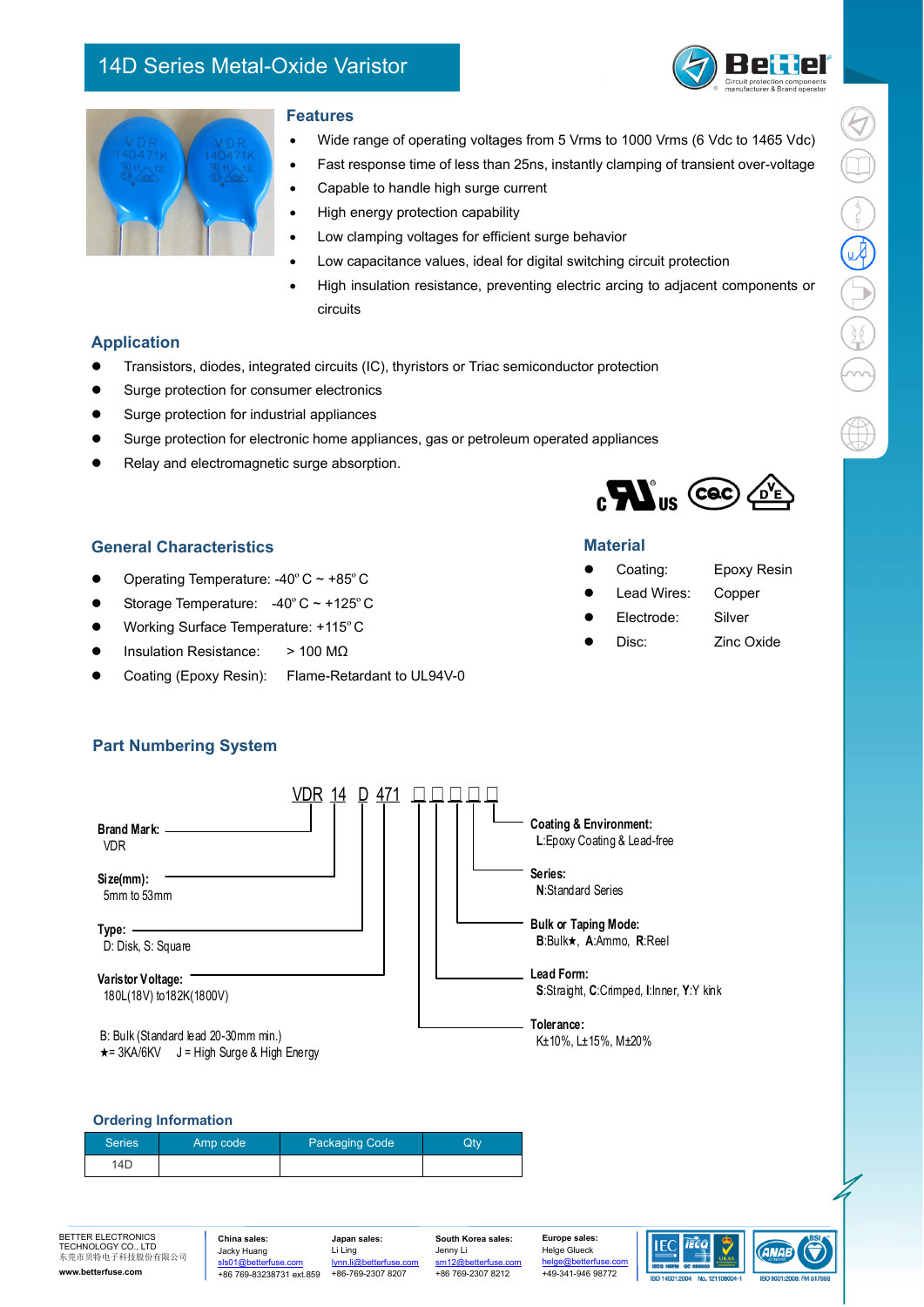# 14D Series Metal-Oxide Varistor



#### **Electrical Characteristics**

|          | <b>Maximum</b><br>Allowable<br>Voltage |           | Energy<br>10/1000µS |                      | Withstanding<br><b>Surge Current</b><br>$8/20\mu S$ |        |                      |        | Rated<br>Power | Varistor<br>Voltage | Max<br>Clamping<br>Voltage | Capacita<br>nce |
|----------|----------------------------------------|-----------|---------------------|----------------------|-----------------------------------------------------|--------|----------------------|--------|----------------|---------------------|----------------------------|-----------------|
| Part No. | <b>ACrms</b>                           | <b>DC</b> | <b>Standard</b>     | <b>High</b><br>Surge | Standard (A)                                        |        | <b>High Surge(A)</b> |        | (W)            | AT 1mA              | <b>AT 10A</b>              | 1KHz            |
|          | (V)                                    | (V)       | (J)                 | (J)                  | 1 TIME                                              | 2 TIME | 1 TIME               | 2 TIME |                | (V)                 | (V)                        | pF              |
| 14D180L  | 10                                     | 14        | 6.6                 | 7.0                  | 1000                                                | 500    | 2000                 | 1000   | 0.1            | $18(15-21)$         | 38                         | 11100           |
| 14D220K  | 14                                     | 18        | 7.6                 | 8.0                  | 1000                                                | 500    | 2000                 | 1000   | 0.1            | 22(20-24)           | 43                         | 9100            |
| 14D270K  | 17                                     | 22        | 9.7                 | 10.0                 | 1000                                                | 500    | 2000                 | 1000   | 0.1            | $27(24-30)$         | 53                         | 7400            |
| 14D330K  | 20                                     | 26        | 12.3                | 12.5                 | 1000                                                | 500    | 2000                 | 1000   | 0.1            | $33(30-36)$         | 65                         | 6100            |
| 14D390K  | 25                                     | 31        | 13.2                | 13                   | 1000                                                | 500    | 2000                 | 1000   | 0.1            | $39(35-43)$         | 77                         | 5100            |
| 14D470K  | 30                                     | 38        | 16.8                | 17                   | 1000                                                | 500    | 2000                 | 1000   | 0.1            | 47(42-52)           | 93                         | 4300            |
| 14D560K  | 35                                     | 45        | 19.6                | 20                   | 1000                                                | 500    | 2000                 | 1000   | 0.1            | $56(50-62)$         | 110                        | 3600            |
| 14D680K  | 40                                     | 56        | 23.8                | 24                   | 1000                                                | 500    | 2000                 | 1000   | 0.1            | 68(61-75)           | 135                        | 2900            |

|          | Maximum<br>Allowable<br>Voltage |      | Energy<br>10/1000µS |               | Withstanding<br><b>Surge Current</b><br>$8/20\mu S$ |        |               |        | Rated<br>Power | Varistor<br>Voltage | Max<br>Clamping<br>Voltage | Capacita<br>nce |
|----------|---------------------------------|------|---------------------|---------------|-----------------------------------------------------|--------|---------------|--------|----------------|---------------------|----------------------------|-----------------|
| Part No. | <b>ACrms</b><br><b>DC</b>       |      | <b>Standard</b>     | High<br>Surge | Standard (A)                                        |        | High Surge(A) |        | (W)            | AT 1mA              | <b>AT 50A</b>              | 1KHz            |
|          | (V)                             | (V)  | $(\mathsf{U})$      | (J)           | 1 TIME                                              | 2 TIME | 1 TIME        | 2 TIME |                | (V)                 | (V)                        | pF              |
| 14D820K  | 50                              | 65   | 29.4                | 30.0          | 4500                                                | 2500   | 6000          | 5000   | 0.6            | 82(74-90)           | 135                        | 2400            |
| 14D101K  | 60                              | 85   | 33.6                | 35.0          | 4500                                                | 2500   | 6000          | 5000   | 0.6            | 100(90-110)         | 165                        | 2000            |
| 14D121K  | 75                              | 100  | 40.6                | 42.0          | 4500                                                | 2500   | 6000          | 5000   | 0.6            | 120(108-132)        | 200                        | 1700            |
| 14D151K  | 95                              | 125  | 51.8                | 53.0          | 4500                                                | 2500   | 6000          | 5000   | 0.6            | 150(135-165)        | 250                        | 1300            |
| 14D181K  | 115                             | 150  | 58.8                | 74.0          | 4500                                                | 2500   | 6000          | 5000   | 0.6            | 180(162-198)        | 300                        | 1100            |
| 14D201K  | 130                             | 170  | 75.2                | 78.6          | 4500                                                | 2500   | 6000          | 5000   | 0.6            | 200(185-225)        | 330                        | 1000            |
| 14D221K  | 140                             | 180  | 79.8                | 80.5          | 4500                                                | 2500   | 6000          | 5000   | 0.6            | 220(198-242)        | 360                        | 900             |
| 14D241K  | 150                             | 200  | 82.6                | 86.0          | 4500                                                | 2500   | 6000          | 5000   | 0.6            | 240(216-264)        | 395                        | 830             |
| 14D271K  | 175                             | 225  | 84.0                | 94.0          | 4500                                                | 2500   | 6000          | 5000   | 0.6            | 270(243-297)        | 455                        | 740             |
| 14D301K  | 190                             | 250  | 103                 | 105           | 4500                                                | 2500   | 6000          | 5000   | 0.6            | 300(270-330)        | 505                        | 670             |
| 14D331K  | 210                             | 275  | 112                 | 115           | 4500                                                | 2500   | 6000          | 5000   | 0.6            | 330(297-363)        | 550                        | 610             |
| 14D361K  | 230                             | 300  | 123                 | 130           | 4500                                                | 2500   | 6000          | 5000   | 0.6            | 360(324-396)        | 595                        | 560             |
| 14D391K  | 250                             | 320  | 135                 | 140           | 4500                                                | 2500   | 6000          | 5000   | 0.6            | 390(351-429)        | 650                        | 510             |
| 14D431K  | 275                             | 350  | 145                 | 155           | 4500                                                | 2500   | 6000          | 5000   | 0.6            | 430(387-473)        | 710                        | 460             |
| 14D471K  | 300                             | 385  | 147                 | 175           | 4500                                                | 2500   | 6000          | 5000   | 0.6            | 470(423-517)        | 775                        | 430             |
| 14D511K  | 320                             | 415  | 148                 | 180           | 4500                                                | 2500   | 6000          | 5000   | 0.6            | 510(459-561)        | 845                        | 390             |
| 14D561K  | 350                             | 460  | 150                 | 186           | 4500                                                | 2500   | 6000          | 5000   | 0.6            | 560(504-616)        | 920                        | 360             |
| 14D621K  | 385                             | 505  | 155                 | 188           | 4500                                                | 2500   | 6000          | 5000   | 0.6            | 620(558-682)        | 1025                       | 320             |
| 14D681K  | 420                             | 560  | 160                 | 190           | 4500                                                | 2500   | 6000          | 5000   | 0.6            | 680(612-748)        | 1120                       | 290             |
| 14D751K  | 460                             | 615  | 180                 | 210           | 4500                                                | 2500   | 6000          | 5000   | 0.6            | 750(675-825)        | 1240                       | 270             |
| 14D781K  | 485                             | 640  | 190                 | 211           | 4500                                                | 2500   | 6000          | 5000   | 0.6            | 780(702-858)        | 1290                       | 260             |
| 14D821K  | 510                             | 670  | 203                 | 235           | 4500                                                | 2500   | 6000          | 5000   | 0.6            | 820 (738-902)       | 1355                       | 230             |
| 14D911K  | 550                             | 745  | 208                 | 255           | 4500                                                | 2500   | 6000          | 5000   | 0.6            | 910 (819-1001)      | 1500                       | 220             |
| 14D102K  | 625                             | 825  | 212                 | 280           | 4500                                                | 2500   | 6000          | 5000   | 0.6            | 1000(900-1100)      | 1650                       | 200             |
| 14D112K  | 680                             | 895  | 217                 | 310           | 4500                                                | 2500   | 6000          | 5000   | 0.6            | 1100(990-1210)      | 1815                       | 180             |
| 14D152K  | 900                             | 1200 | 266                 | 420           | 4500                                                | 2500   | 6000          | 5000   | 0.6            | 1500(1350-1650)     | 2475                       | 130             |
| 14D182K  | 1000                            | 1465 | 336                 | 510           | 4500                                                | 2500   | 6000          | 5000   | 0.6            | 1800(1620-1980)     | 2970                       | 110             |

BETTER ELECTRONICS TECHNOLOGY CO., LTD 东莞市贝特电子科技股份有限公司 **www.betterfuse.com** 

**China sales:**  Jacky Huang<br><u>sls01@betterfuse.com</u><br>+86 769-83238731 ext.859

Li Ling<br><u>Iynn.li@betterfuse.com</u><br>+86-769-2307 8207

**Japan sales:**

**South Korea sales:** Jenny Li sm12@betterfuse.com +86 769-2307 8212

Helge Glueck helge@betterfu +49-341-946 98772

**Europe sales:**